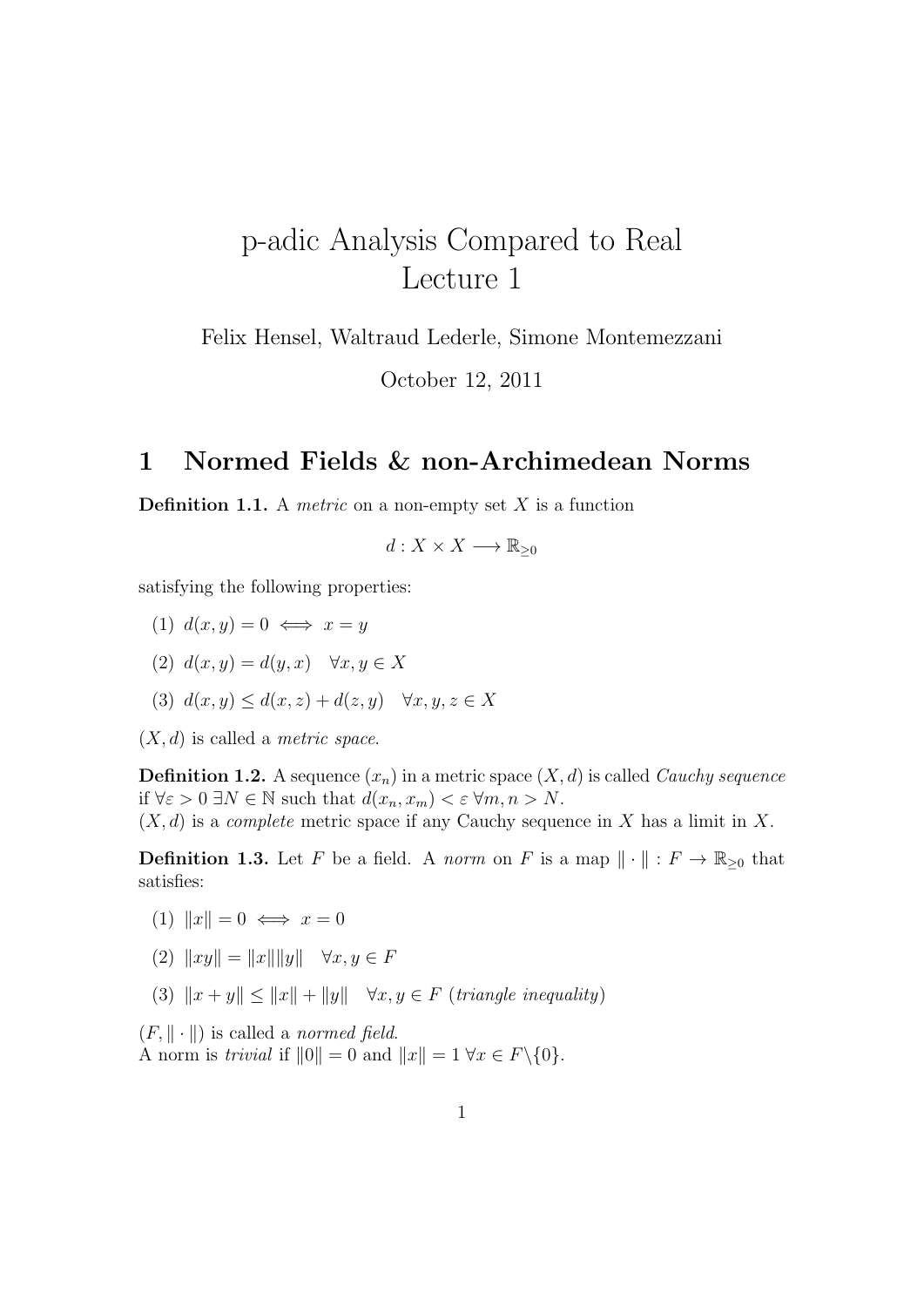*Remark* 1.1. A norm  $\|\cdot\|$  on a field F induces a metric on F by:

$$
F \times F \longrightarrow \mathbb{R}_{\geq 0} : (x, y) \longmapsto ||x - y||
$$

This allows us to regard a normed field  $(F, \|\cdot\|)$  as a metric space.

**Proposition 1.1.** For any  $x, y \in F$  we have:

- (a)  $||1|| = || 1|| = 1$
- (b)  $||x|| = || x||$
- (c)  $||x \pm y|| > ||||x|| ||y||$
- (d)  $||x y|| \le ||x|| + ||y||$
- (e)  $||x/y|| = ||x||/||y||$
- (f)  $||n|| \le n \forall n \in \mathbb{N}$  (on the left hand side:  $n := n \cdot 1_F \in F$ )

*Proof.* (a)  $||1|| = ||(\pm 1) \cdot (\pm 1)|| = || \pm 1||^2 \implies || \pm 1|| = 1$ 

- (b)  $\| x \| = \| 1 \| \|x\| = \|x\|$
- (c)  $||x|| = ||x \pm y \mp y|| \le ||x \pm y|| + ||y|| \implies ||x|| ||y|| \le ||x \pm y||$  $||y|| = ||y \pm x \mp x|| \le ||y \pm x|| + ||x|| \implies ||y|| - ||x|| \le ||y \pm x||$ Thus  $||x \pm y|| \ge |||x|| - ||y|||.$
- (d) Follows from (b) and the triangle inequality.

(e) 
$$
||y|| ||x/y|| = ||x||
$$

(f) Follows by induction from (a) and the triangle inequality.

 $\Box$ 

Definition 1.4. A norm is called non-Archimedean if it satisfies the *strong triangle* inequality:

$$
||x + y|| \le \max\{||x||, ||y||\}.
$$

If a norm does not satisfy the strong triangle inequality it is said to be Archimedean.

Remark 1.2. The strong triangle inequality clearly implies the triangle inequality.

We call a metric that is induced by a non-Archimedean norm an *ultra-metric* and the corresponding metric space an ultra-metric space. An ultra-metric satisfies the strong triangle inequality:

$$
d(x, y) \le \max\{d(x, z), d(z, y)\}.
$$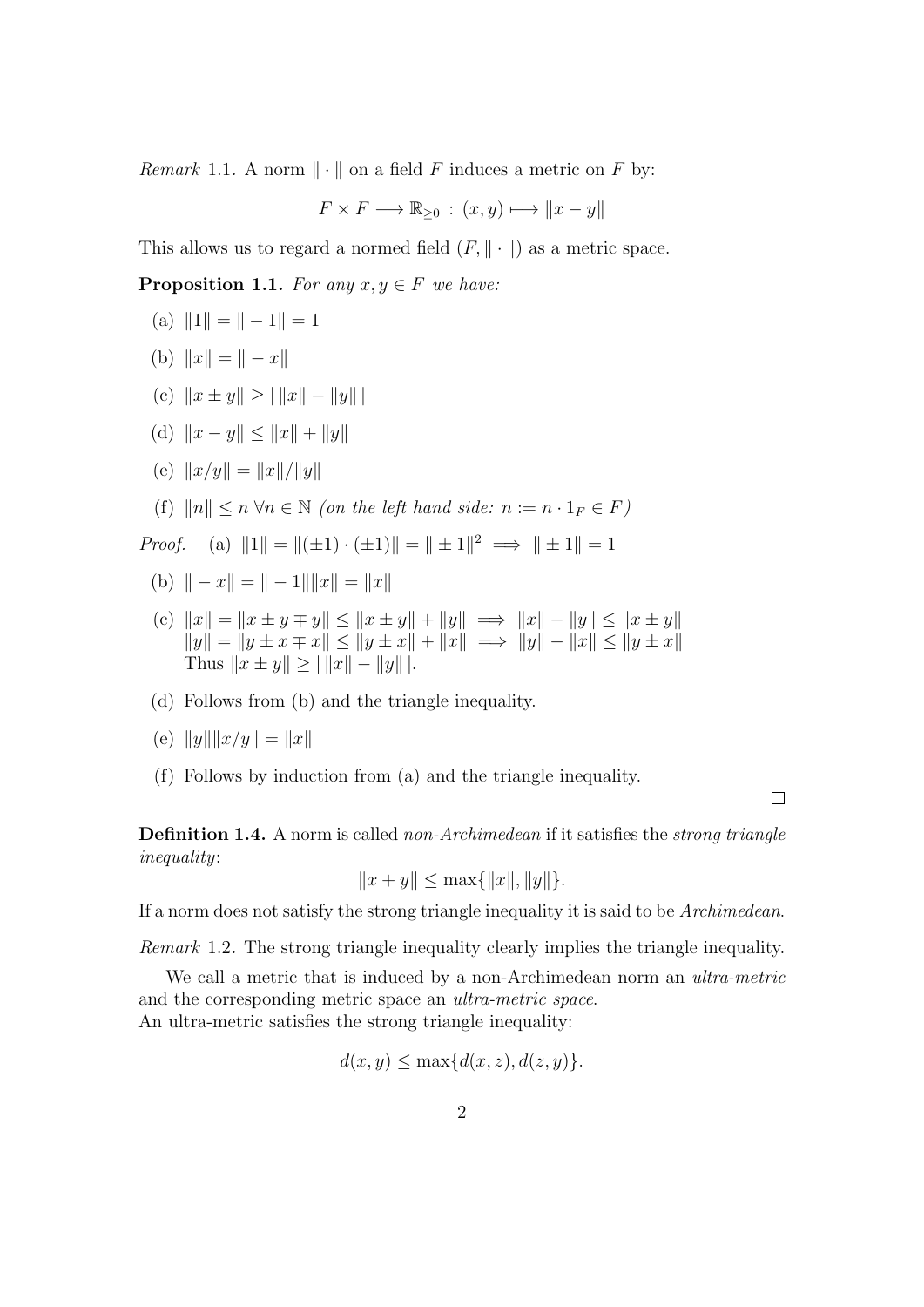**Proposition 1.2.**  $\|\cdot\|$  is non-Archimedean  $\iff \|n\| \leq 1 \forall n \in \mathbb{Z}$ 

*Proof.* "  $\implies$ ": Induction:  $||1|| = 1 \le 1$ . Suppose that  $||k|| \le 1 \forall k \in \{1, ..., n-1\}$ .  $||n|| = ||n - 1 + 1|| \leq \max{||n - 1||, ||1||} = 1.$  Hence  $||n|| \leq 1, \forall n \in \mathbb{N}$ . Since we have that  $||n|| = || - n||$ , the result follows.  $"\leftarrow"$ :

$$
||x + y||n = ||(x + y)n|| = \left\| \sum_{k=0}^{n} {n \choose k} x^{k} y^{n-k} \right\|
$$
  
\n
$$
\leq \sum_{k=0}^{n} ||{n \choose k} ||x||^{k} ||y||^{n-k}
$$
  
\n
$$
\leq \sum_{k=0}^{n} ||x||^{k} ||y||^{n-k}
$$
  
\n
$$
\leq (n + 1) [\max{||x||, ||y||}]^{n}
$$

Hence  $||x + y|| \le (n + 1)^{1/n} \max{||x||, ||y||}.$ Letting *n* tend to  $\infty$  we get:

$$
||x + y|| \le \max\{||x||, ||y||\}.
$$

 $\Box$ 

#### Proposition 1.3. The following are equivalent:

- (i)  $\|\cdot\|$  is Archimedean
- (ii)  $\|\cdot\|$  has the Archimedean property: given  $x, y \in F, x \neq 0 \exists n \in \mathbb{N}$  such that  $||nx|| > ||y||$
- (iii)  $\sup\{\|n\| : n \in \mathbb{Z}\} = +\infty$

*Proof.* "(i)  $\implies$  (iii)": By Proposition 1.2  $\exists n \in \mathbb{Z}$  such that  $||n|| > 1$  $\implies \|n^k\| = \|n\|^k \stackrel{k\to\infty}{\longrightarrow} \infty.$ "(iii)  $\Rightarrow$ " (ii)": Given  $x, y \in F$ ,  $x \neq 0$  we can choose  $n \in \mathbb{N}$  such that:

$$
||n|| > \frac{||y||}{||x||} \implies ||nx|| > ||y||.
$$

"(ii)  $\implies$  (i)": Take  $x, y \in F$ ,  $x \neq 0$  such that  $||x|| \leq ||y||$ . By (ii)  $\exists n \in \mathbb{N}$  such that  $||n|| > \frac{||y||}{||x||} \ge 1$ , hence the result follows from Proposition 1.2.  $\Box$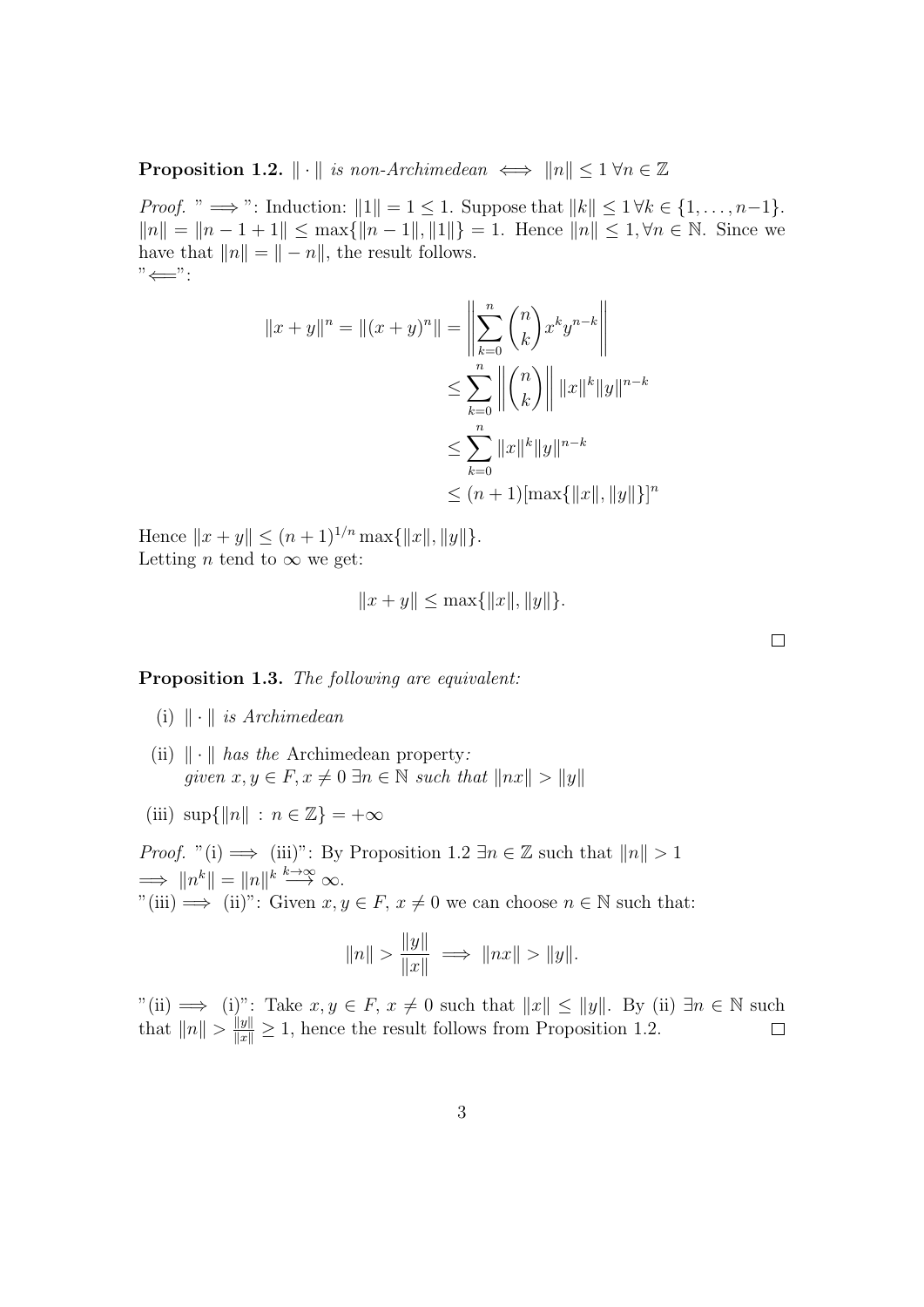**Proposition 1.4.** If  $\|\cdot\|$  is non-Archimedean we have:

$$
||x - a|| < ||a|| \implies ||a|| = ||x||
$$

Proof.

$$
||x|| = ||x - a + a|| \le \max{||x - a||, ||a||} = ||a||
$$

and

$$
||a|| = ||a - x + x|| \le \max{||a - x||, ||x||}.
$$

Suppose that  $||a-x|| > ||x||$ , then  $||x-a|| \ge ||a||$  which contradicts the assumption. Therefore we get that  $||a|| \le ||x||$  and hence  $||a|| = ||x||$ .  $\Box$ 

**Proposition 1.5.** Any triangle in an ultra-metric space  $(X, d)$  is isosceles and the length of its base does not exceed the length of the other two sides.

*Proof.* Let  $x, y, z \in F$ . W.l.o.g. assume that  $d(x, y) < d(x, z)$ . Then:

$$
d(y, z) \le \max\{d(x, y), d(x, z)\} = d(x, z)
$$

$$
d(x, z) \le \max\{d(x, y), d(y, z)\} = d(y, z)
$$

Therefore:  $d(x, z) = d(y, z)$ .

**Proposition 1.6.** Let  $\|\cdot\|$  be non-Archimedean. Any point of an open ball  $B(a,r) := \{x \in F : ||x-a|| < r\}$  is its center. The same is true for closed balls.

*Proof.* Fix any  $b \in B(a, r)$ . Choose  $x \in B(a, r)$ , then

$$
||x - b|| = ||x - a + a - b|| \le \max\{||x - a||, ||a - b||\} < r.
$$

Therefore we get that  $B(a, r) \subset B(b, r)$ . Similarly, we get that  $B(b, r) \subset B(a, r)$ and thus  $B(a, r) = B(b, r)$ . This argument can easily be adapted to the case of closed balls.  $\Box$ 

### 2 The Completion of a Normed Field

It is well-known how the real numbers can be constructed from the rationals as equivalence classes of Cauchy sequences. In this section we will generalize this construction to arbitrary normed fields.

Let  $(F, \|\cdot\|)$  be a normed field. Let  $CF$  denote the set of all Cauchy sequences in  $F$ . Componentwise addition and multiplication turns  $CF$  into a commutative ring which obviously contains lots of zero divisors and hence is in no way a field.

 $\Box$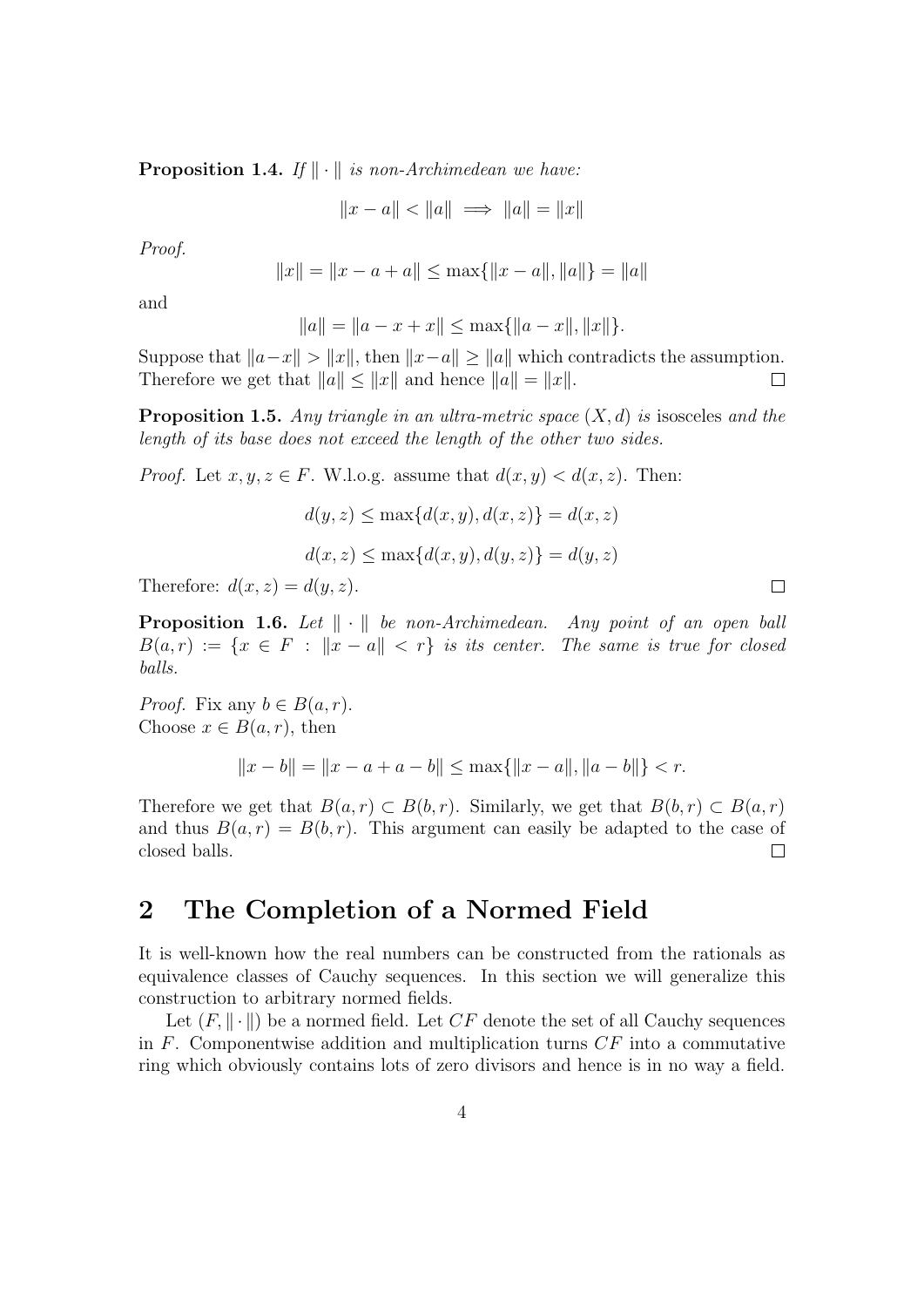However, we will get a field from CF by identifying sequences which should have the same limit.

First we embed  $F$  into  $CF$  via the map

$$
F \to CF: \quad a \mapsto \hat{a} := (a, a, a, \ldots).
$$

Note that  $\hat{0}$  and  $\hat{1}$  are the neutral elements of addition and multiplication in CF. Let

$$
N := \{(a_n) \in F^{\mathbb{N}} | \lim_{n \to \infty} ||a_n|| = 0\}
$$

be the set of all null sequences in F. Note that  $N \subset CF$  since every converging sequence is a Cauchy sequence.

Proposition 2.1. This N is a maximal ideal in CF.

*Proof. Claim 1:*  $(N,+)$  is a group.

Let  $(a_n), (b_n)$  be null sequences. Let  $\varepsilon > 0$  and  $N, M \in \mathbb{N}$  such that  $\forall n > N$ :  $||a_n|| < \varepsilon/2$  and  $\forall m > M : ||b_m|| < \varepsilon/2$ . Then, by the triangle inequality, for all  $k > \max\{N, M\} : \|a_k + b_k\| \leq \|a_k\| + \|b_k\| < \varepsilon$ . That the additive inverse of a null sequence is again a null sequence is the direct consequence of Proposition 1.1 and that  $\ddot{0}$  is a null sequence is obvious.

*Claim 2:* Let  $(a_n)$  be a null sequence and  $(x_n)$  be any Cauchy sequence. Then,  $(a_n x_n)$  is a null sequence.

First we prove that every Cauchy sequence is bounded. Let  $C := \sup\{||x_n|| | n \in$ N}. Since for big enough n we know that  $||x_n||$  can only lie in some interval  $\|x_m\| - \varepsilon, \|x_m\| + \varepsilon$  for an appropriate m, we get  $C < \infty$ .

Now we prove that the product of a bounded sequence with a nullsequence is a nullsequence. Let  $\varepsilon > 0$ . Let now  $N \in \mathbb{N}$  be such that  $\forall n > N : ||a_n|| < \varepsilon/C$ . Then, for  $n > N : ||a_n x_n|| < \varepsilon / C \cdot C = \varepsilon$ .

Hence, N is an ideal.

Claim 3: N is maximal.

Let  $(a_n)$  be a Cauchy sequence which is not a null sequence. We want to prove that  $1 \in (N,(a_n))$ . Since  $(a_n)$  is not a null sequence, there exists a  $c > 0$  and an  $N > 0$  such that for all  $n > N : ||a_n|| > c$ . Since for any  $\varepsilon > 0$  and big enough  $n, m$  we have  $\mathbf{r}$  $\mathbb{R}^2$ 

$$
\left\|\frac{1}{a_n} - \frac{1}{a_m}\right\| = \left\|\frac{a_m - a_n}{a_m a_n}\right\| \le \frac{\varepsilon}{c^2}.
$$

Define now

$$
b_n := \begin{cases} 1 & \text{if } a_n = 0 \\ 1/a_n & \text{else.} \end{cases}
$$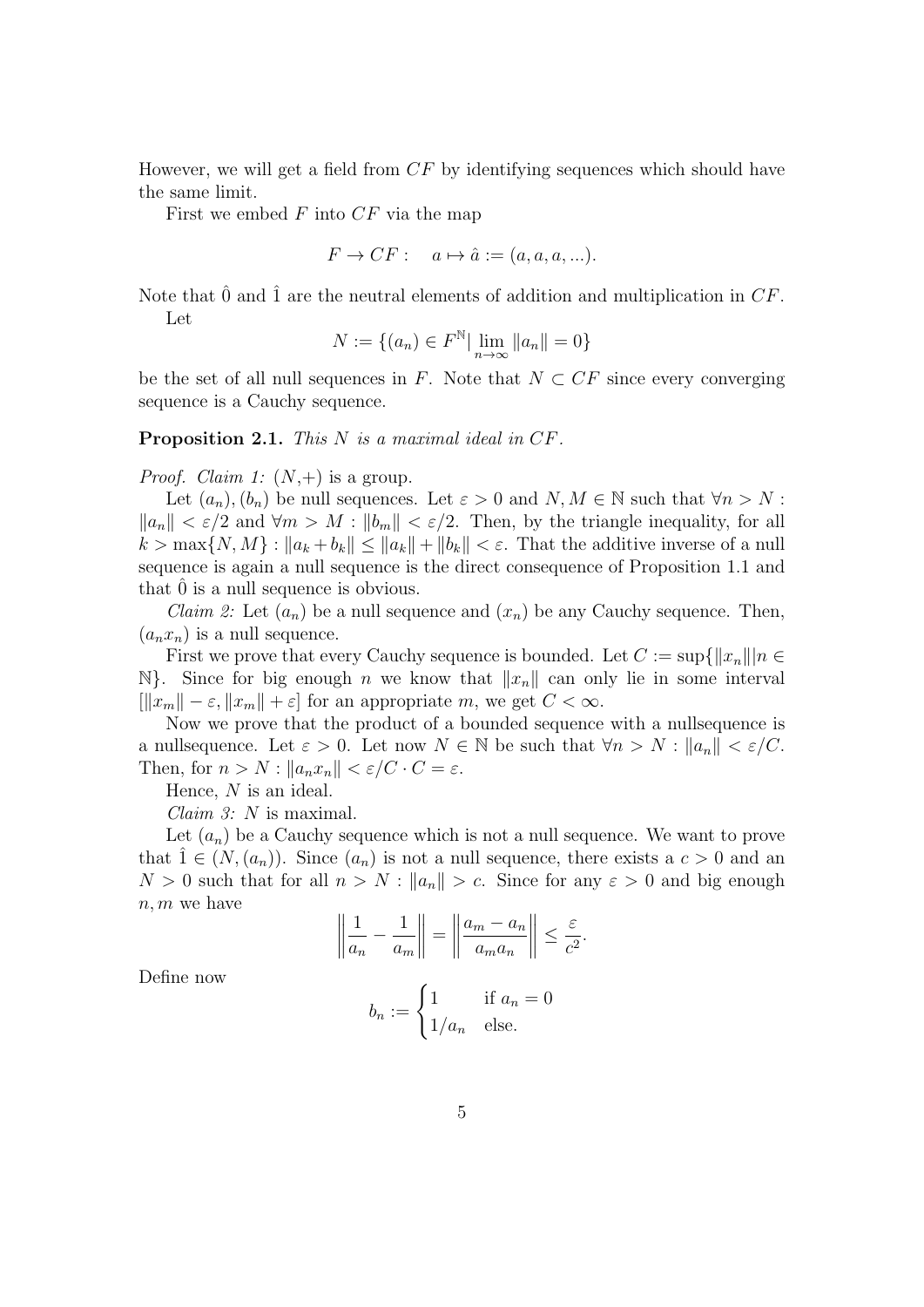By the above,  $(b_n)$  is a Cauchy sequence. Define a null sequence  $(x_n)$  as follows

$$
x_n := \begin{cases} 1 & \text{if } a_n = 0 \\ 0 & \text{else.} \end{cases}
$$

This is a null sequence since for big enough n, all  $x_n$  are zero. Now,

$$
1 = a_n b_n + x_n
$$

for all  $n \in \mathbb{N}$  and hence  $\hat{1} \in (N,(a_n)).$ 

Define

$$
\hat{F} := CF/N.
$$

Since N is maximal,  $\hat{F}$  is a field. We now extend the norm of F to a norm on  $\hat{F}$ .

**Definition 2.1.** Let  $a \in \hat{F}$ . Then, the norm of a is defined by

$$
||a|| := \lim_{n \to \infty} ||a_n||,
$$

where  $a = (a_n) + N$ .

**Proposition 2.2.** This is a well-defined norm on  $\hat{F}$ .

*Proof.* If two Cauchy sequences  $(a_n)$ ,  $(b_n)$  differ only by a null-sequence, then by Proposition 1.1 we immediately get that

$$
\lim_{n \to \infty} ||a_n|| = \lim_{n \to \infty} ||b_n||
$$

and hence  $\|\cdot\|$  is well-defined.

From the definition it directly follows that the elements with norm zero are exactly the null sequences. Multiplicativity and the triangle inequality also follow immediately.  $\Box$ 

**Definition 2.2.** The normed field  $(\hat{F}, \|\cdot\|)$  is called the *completion of* F with respect to the norm  $\|\cdot\|.$ 

This terminology is justified by the following theorem.

**Theorem 2.3.** The normed field  $(\hat{F}, \|\cdot\|)$  is complete and F is dense in  $\hat{F}$ .

*Proof.* First we prove the second statement. Let  $(a_n)$  be a Cauchy sequence in F. Then,  $(\hat{a}_n)$  is a sequence of (constant) Cauchy sequences and we have

$$
\lim_{n,m\to\infty}||a_n-a_m||=0.
$$

 $\Box$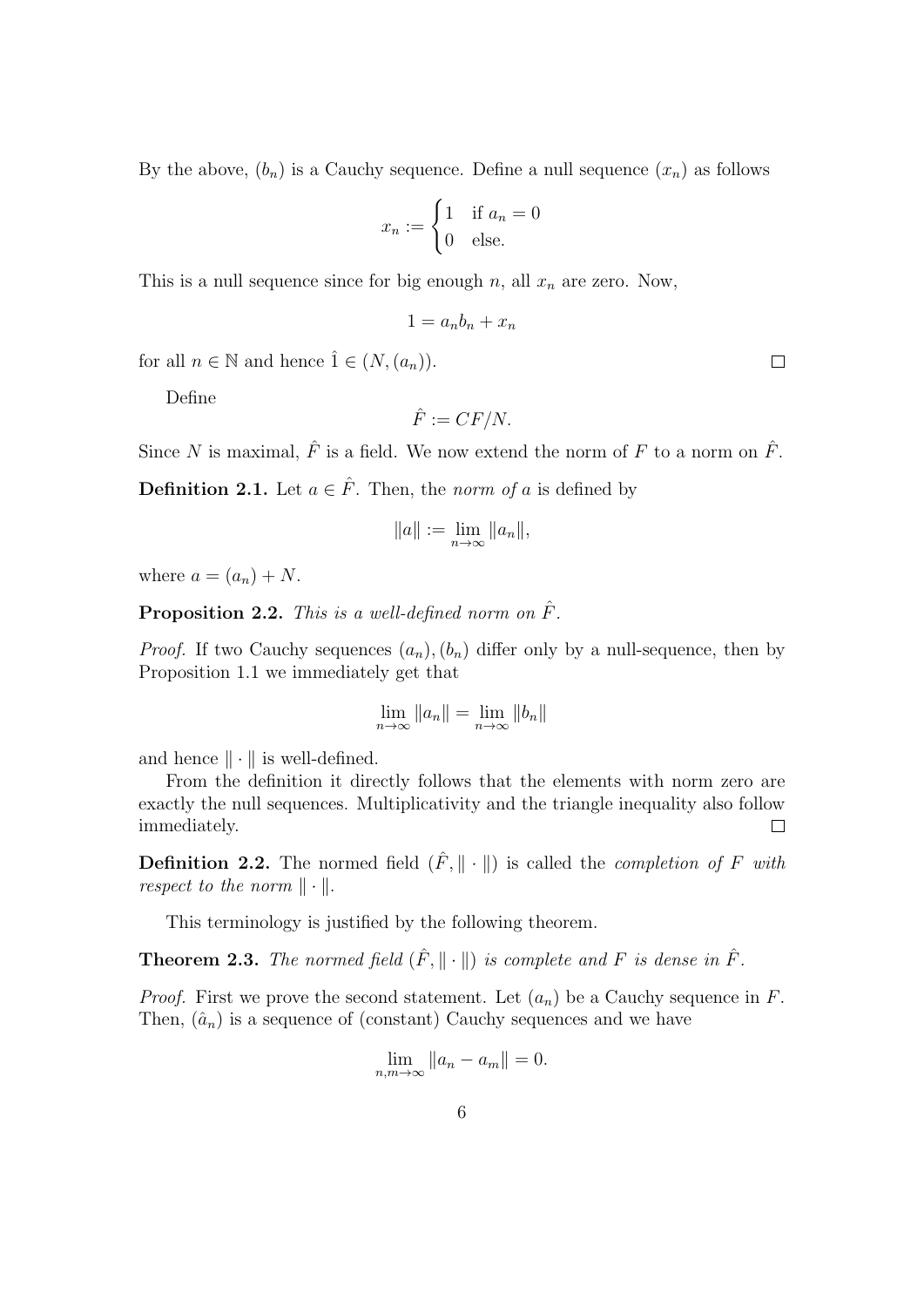Hence,  $(\hat{a}_n)$  converges to the class represented by  $(a_n)$ . Hence, F is dense in  $\hat{F}$ .

Now let  $(A_n)$  be a Cauchy sequence of Cauchy sequences in F, hence a representative of a Cauchy sequence in  $\hat{F}$ . Since F is dense and  $A_n$  is a Cauchy sequence for every n, we know that there exists a Cauchy sequence  $(\hat{a}_n)$  for all n such that

$$
A_n - (\hat{a}_n) < \frac{1}{n}.
$$

It follows that

.

$$
(a_n) - (A_n) = ((a_n) - (\hat{a}_n)) - (A_n - (\hat{a}_n))
$$

is a null sequence in  $\ddot{F}$ . Therefore,

$$
\lim_{n \to \infty} \|(a_n) - A_n\| = 0
$$

 $\Box$ 

The only thing left to check is that the field operations of  $\hat{F}$  come from F in a continuous way.

**Proposition 2.4.** Let  $(a_n)$  and  $(b_n)$  be Cauchy sequences in  $F \subset \hat{F}$ . Then,

$$
\lim_{n \to \infty} (a_n + b_n) = (\lim_{n \to \infty} a_n) + (\lim_{n \to \infty} b_n)
$$

$$
\lim_{n \to \infty} (a_n \cdot b_n) = (\lim_{n \to \infty} a_n) \cdot (\lim_{n \to \infty} b_n)
$$

Proof. From the proof of the above theorem follows

$$
\lim_{n \to \infty} (a_n + b_n) = (a_n + b_n) = (a_n) + (b_n) = (\lim_{n \to \infty} a_n) + (\lim_{n \to \infty} b_n)
$$

where we denote the class represented by  $(a_n)$  also by  $(a_n)$ . Analog for multiplication.  $\Box$ 

## 3 The field of *p*-adic numbers  $\mathbb{Q}_p$

**Definition 3.1.** Let  $p \in \mathbb{N}$  prime. For  $0 \neq x \in \mathbb{Q}$  we define the p-adic order of x

$$
ord_p(x) = \begin{cases} max\{n \in \mathbb{N} | p^n \text{ divides } x\}, \text{ if } x \in \mathbb{Z} \\ ord_p(a) - ord_p(b), \text{ if } x = a/b, b \neq 0, a, b \in \mathbb{Z} \end{cases}
$$

*Remark* 3.1. For  $x = a/b, y = c/d \in \mathbb{Q}$  we have

$$
ord_p(\frac{a}{b}\frac{c}{d}) = ord_p(ac) - ord_p(bd)
$$
  
=  $ord_p(a) + ord_p(c) - ord_p(b) - ord_p(d)$   
=  $ord_p(\frac{a}{b}) + ord_p(\frac{c}{d})$  (1)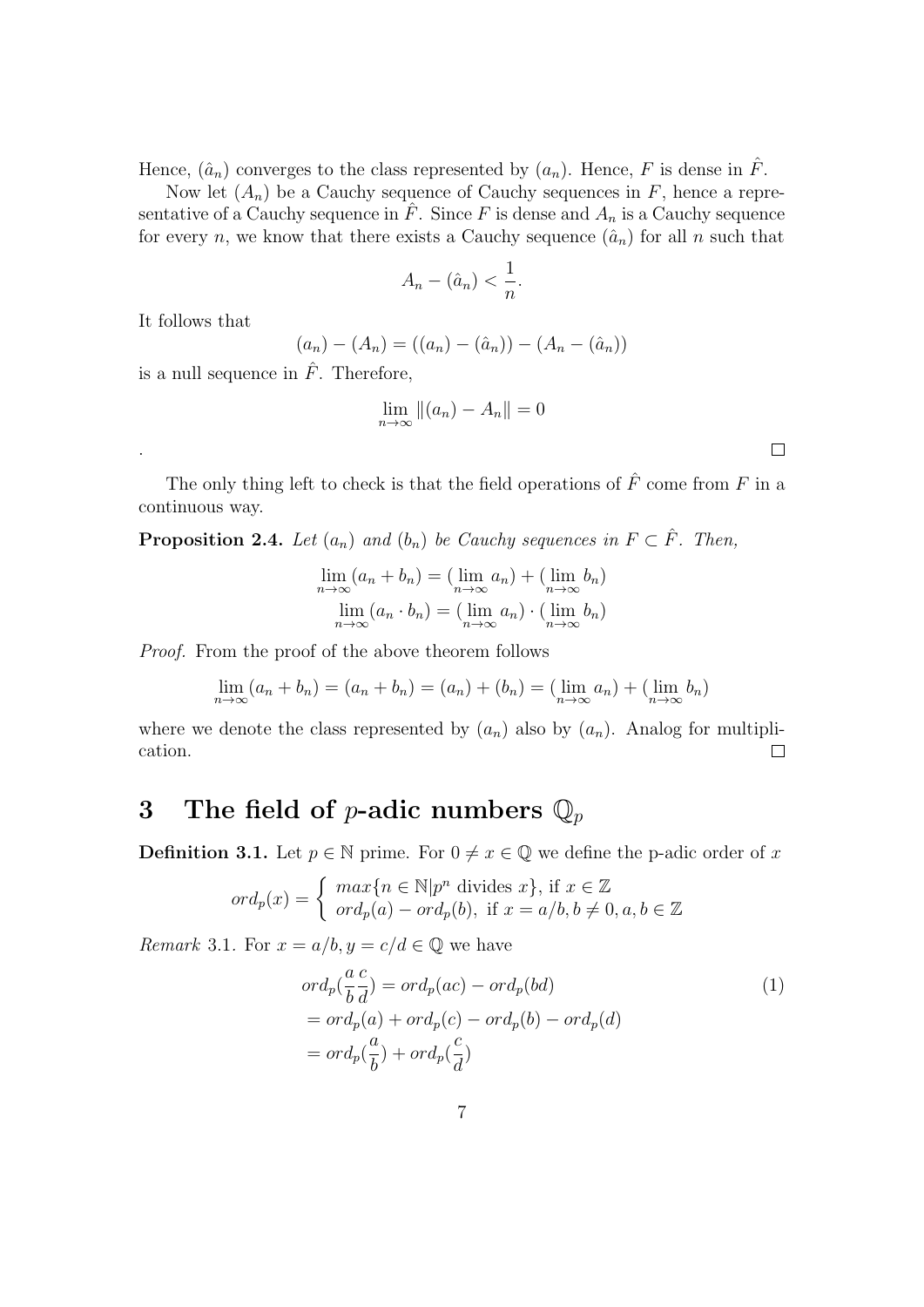and if  $x \neq -y$ 

$$
ord_p(\frac{a}{b} + \frac{c}{d}) = ord_p(\frac{ad + cb}{bd}) = ord_p(ad + cb) - ord_p(bd)
$$
\n
$$
\geq min\{ord_p(ad), ord_p(cb)\} - ord_p(b) - ord_p(d)
$$
\n
$$
= min\{ord_p(a) + ord_p(d), ord_p(c) + ord_p(b)\} - ord_p(b) - ord_p(d)
$$
\n
$$
= min\{ord_p(a) - ord_p(b), ord_p(c) - ord_p(d)\}
$$
\n
$$
= min\{ord_p(\frac{a}{b}), ord_p(\frac{c}{d})\}
$$
\n
$$
= min\{ord_p(\frac{a}{b}), ord_p(\frac{c}{d})\}
$$
\n(2)

**Definition 3.2.** On  $\mathbb Q$  we define the p-adic norm

$$
|x|_p = \begin{cases} p^{-ord_p(x)}, \text{ if } x \neq 0\\ 0, \text{ if } x = 0 \end{cases}
$$

**Proposition 3.1.**  $\bigcup_{p}$  is a non-Archimedean norm on  $\mathbb{Q}$ .

*Proof.*  $|x|_p = 0 \iff x = 0$  follows from the definition of the  $|.|_p$  norm.  $|xy|_p = |x|_p |y|_p$  follows from (1).

For the strong triangle inequality we have

$$
|x + y|_p = p^{-ord_p(x+y)} \le max\{p^{-ord_p(x)}, p^{-ord_p(y)}\} = max\{|x|_p, |y|_p\}
$$

 $\Box$ 

from (2).

Remark 3.2. Unlike the euclidean norm on  $\mathbb{Q}$ , given two numbers  $a, b \in \mathbb{Q}$  with  $|a|_p < |b|_p$  we can't always find a third number  $c \in \mathbb{Q}$  so that  $|a|_p < |c|_p < |b|_p$ . In particular,  $|.|_p$  only takes values in  $\{p^k | k \in \mathbb{Z}\} \cup \{0\}.$ 

**Definition 3.3.** Let  $p \in \mathbb{N}$  be prime. The field of p-adic numbers  $\mathbb{Q}_p$  is defined as the completion of  $\mathbb Q$  with respect to  $|.|_p$ , and its elements are equivalence classes of Cauchy sequences.

For an element  $a \in \mathbb{Q}_p$  and a Cauchy sequence  $(a_n)$  representing a, we defined the norm of a as

$$
|a|_p = \lim_{n \to \infty} |a_n|_p
$$

*Remark* 3.3. By remark 3.2, the norm of  $a \in \mathbb{Q}_p$  only takes values in  $\{p^k | k \in \mathbb{Z}\}\cup\{0\}$ , just like  $|.|_p$ . Also, if  $|a|_p = p^k \neq 0$ , then for any Cauchy sequence representing a there is an N so that  $|a_n|_p = p^k$  for  $n > N$ .

How does an element of  $\mathbb{Q}_p$  look like? The following proposition will give a way to construct one of them.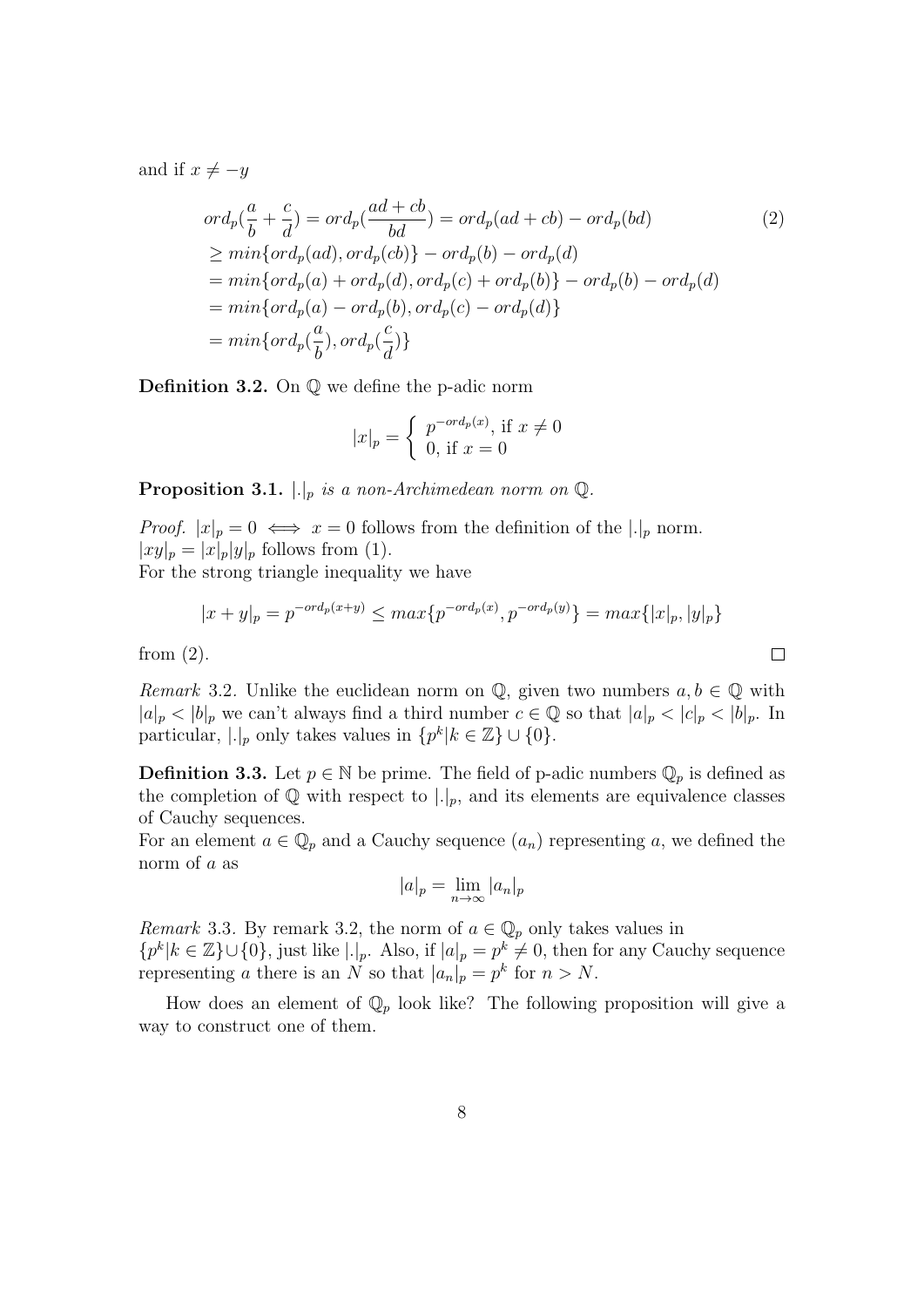**Proposition 3.2.** Let  $d_{-m} \neq 0$  and  $0 \leq d_i < p$  integers. Then the partial sums of the series

$$
a = d_{-m}p^{-m} + d_{-m+1}p^{-m+1} + \dots + d_{-1}p^{-1} + d_0 + d_1p + d_2p^2 + \dots \tag{3}
$$

form a Cauchy sequence and therefore a is an element of  $\mathbb{Q}_p$ .

*Proof.* Let  $\epsilon > 0$ . Then we can find  $N \in \mathbb{N}$  so that  $p^{-N} < \epsilon$ , and for  $n, k > N$ , WLOG  $k > n$ , we have

$$
\left| \sum_{i=-m}^{k} d_i p^i - \sum_{i=-m}^{n} d_i p^i \right|_p = \left| \sum_{i=n+1}^{k} d_i p^i \right|_p \leq max \{ |d_{n+1} p^{n+1}|_p, \dots, |d_k p^k|_p \} \leq p^{-N} < \epsilon
$$

We might now wonder if every element of  $\mathbb{Q}_p$  looks like a series (3).

The following propositions will help us prove that every  $a \in \mathbb{Q}_p$  actually has a unique Cauchy sequence representing it that looks like (3).

**Proposition 3.3.** Let  $x \in \mathbb{Q}$  with  $|x|_p \leq 1$ . Then for any i there is a unique integer  $\alpha \in \{0, 1, \ldots, p^i - 1\}$  so that  $|x - \alpha|_p \leq p^{-i}$ .

*Proof.* Let  $x = a/b$  with a and b relatively prime. Since  $|x|_p = p^{-ord_p(a) + ord_p(b)} \le 1$ we get  $\partial r d_p(b) = 0$ , that is, b and  $p^i$  are relatively prime for any i. We can then find integers m and n so that  $np^{i} + mb = 1$ . For  $\alpha = am$  we get

$$
|\alpha - x|_p = |am - \frac{a}{b}|_p = \left|\frac{a}{b}\right|_p |mb - 1|_p \le |mb - 1|_p = |np^i|_p = |n|_p p^{-i} \le p^{-i}
$$

There is exactly a multiple  $cp^i$  of  $p^i$  so that  $cp^i + \alpha \in \{0, 1, \ldots, p^i - 1\}$ , and we have

$$
|cp^{i} + \alpha - x|_{p} \le max\{|\alpha - x|_{p}, |cp^{i}|\} \le max\{p^{-i}, p^{-i}\} = p^{-i}
$$

**Theorem 3.4.** Let  $a \in \mathbb{Q}_p$  with  $|a|_p \leq 1$ . Then there is exactly one Cauchy sequence  $(a_n)$  representing a so that for any i i)  $0 \leq a_i < p^i$ ii)  $a_i \equiv a_{i+1} \pmod{p^i}$ 

*Proof.* Let  $(c_n)$  be a Cauchy sequence representing a. Since  $|c_n|_p \to |a|_p \leq 1$ , there is an N so that  $|c_n|_p \leq 1$  for any  $n > N$ . (If  $|a|_p = 1$  this still holds because of remark 3.3)

By replacing the first  $N$  elements we can find an equivalent Cauchy sequence so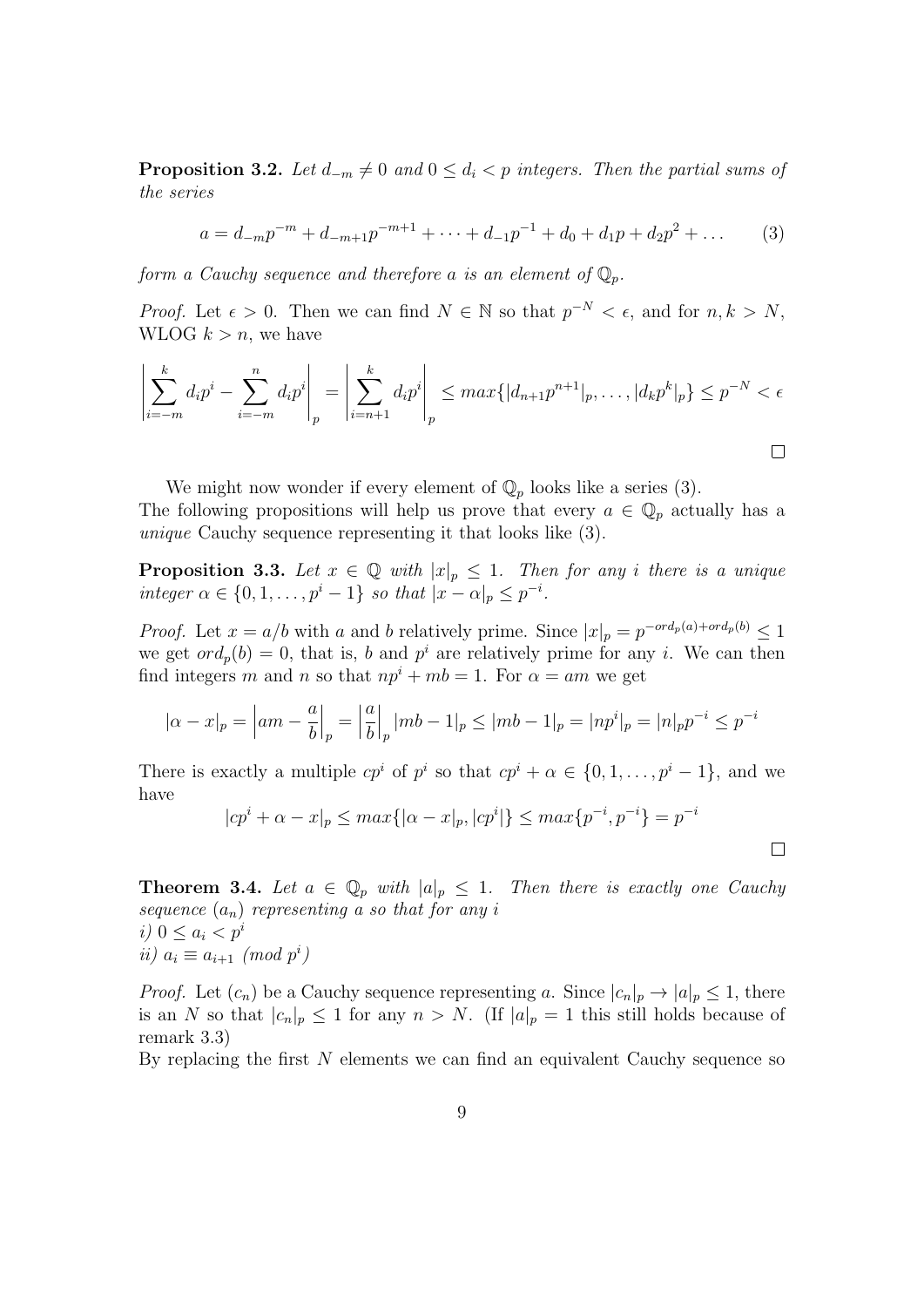that  $|b_n|_p \leq 1$  for any n. Now, for every  $j = 1, 2, \ldots$  let  $N(j)$  be so that  $N(j) \geq j$ and

$$
|b_i - b_{i'}|_p \le p^{-j} \ \forall i, i' \ge N(j)
$$

From the previous proposition we know that for any j we can find integers  $0 \leq$  $a_j < p^j$  (condition i)) so that

$$
|a_j - b_{N(j)}|_p \le p^{-j}
$$

These  $a_i$  also satisfy condition ii):

$$
|a_{j+1} - a_j|_p = |a_{j+1} - b_{N(j+1)} + b_{N(j+1)} - b_{N(j)} + b_{N(j)} - a_j|_p
$$
  
\n
$$
\leq max\{|a_{j+1} - b_{N(j+1)}|_p, |b_{N(j+1)} - b_{N(j)}|_p, |b_{N(j)} - a_j|_p\}
$$
  
\n
$$
\leq max\{p^{-j-1}, p^{-j}, p^{-j}\} = p^{-j}
$$

This sequence is equivalent to  $(b_n)$ : for any j take  $i \geq N(j)$ 

$$
|a_i - b_i|_p = |a_i - a_j + a_j - b_{N(j)} + b_{N(j)} - b_i|_p
$$
  
\n
$$
\leq max\{|a_i - a_j|_p, |a_j - b_{N(j)}|_p, |b_{N(j)} - b_i|_p\}
$$
  
\n
$$
\leq max\{p^{-j}, p^{-j}, p^{-j}\} = p^{-j}
$$

so  $|a_i - b_i| \to 0$ .

Now, to show uniqueness, let  $(d_n)$  be another Cauchy sequence satisfying conditions i) and ii) and let  $(a_n) \neq (d_n)$ , that is, for some  $i_0, a_{i_0} \neq d_{i_0}$ . Since  $a_{i_0}$  and  $d_{i_0}$  are between 0 and  $p^{i_0}$ ,  $a_{i_0} \neq d_{i_0} \pmod{p^{i_0}}$ . From condition ii) we have that for  $i > i_0$ ,  $a_i = a_{i_0} \neq d_{i_0} = d_i \pmod{p^{i_0}}$ , that is,  $a_i \neq d_i \pmod{p^{i_0}}$  and therefore

$$
|a_i - d_i|_p > p^{-i_0}
$$

 $\Box$ 

doesn't converge to 0 and  $(a_n)$  and  $(d_n)$  aren't equivalent.

*Remark* 3.4. For  $a \in \mathbb{Q}_p$  with  $|a|_p \leq 1$  we can write the Cauchy sequence  $(a_n)$ representing a from the previous proposition as

$$
a_i = d_0 + d_1 p + \dots + d_{i-1} p^{i-1}
$$

for  $d_i \in \{0, 1, \ldots, p-1\}$  and a is represented by the convergent series

$$
a = \sum_{i=0}^{\infty} d_i p^i
$$

which we can think of as a number written in base  $p$  which keeps extending to the left

$$
a=\ldots d_n\ldots d_1d_0
$$